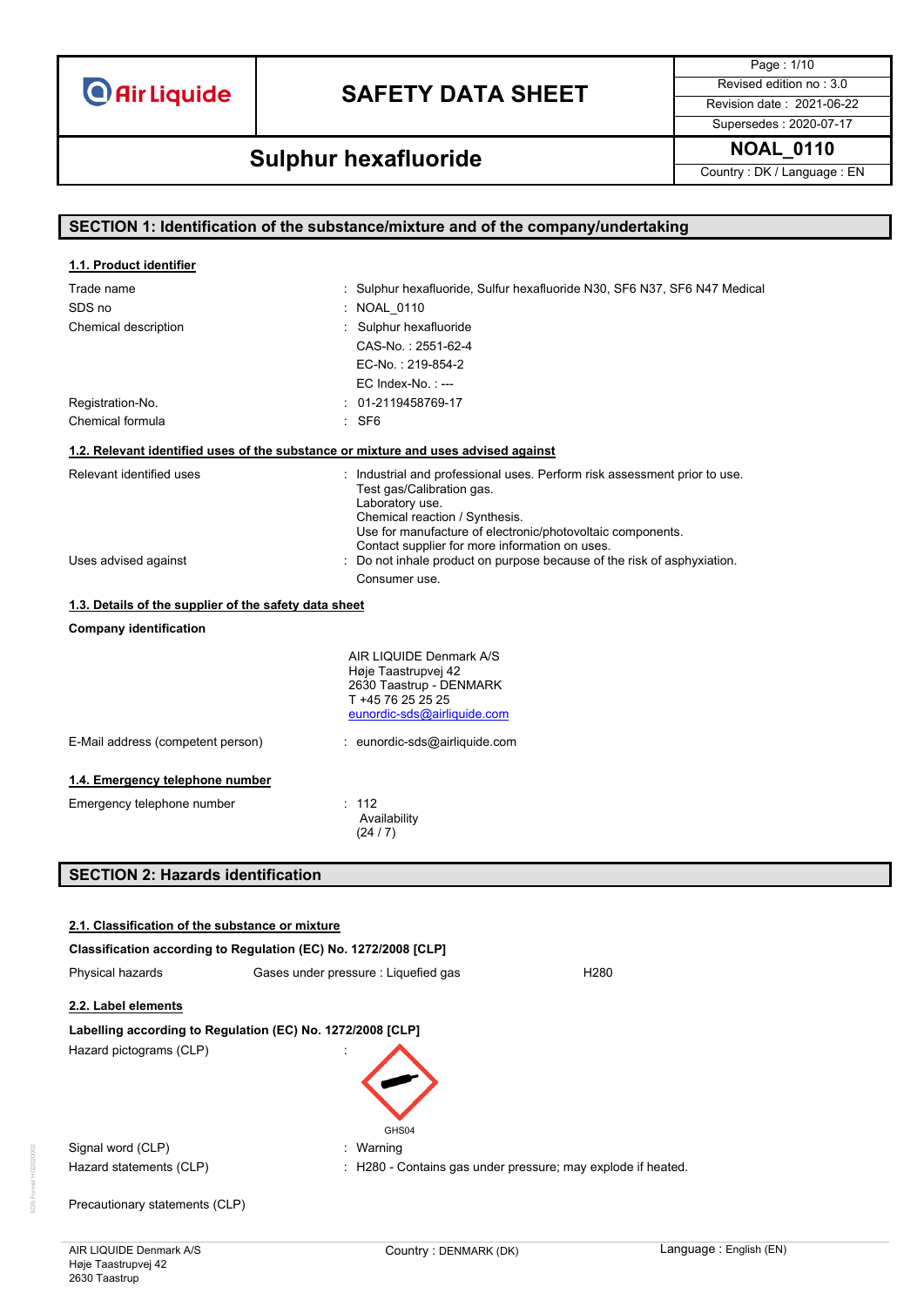

Page : 2/10 Supersedes : 2020-07-17

# **NOAL\_0110 Sulphur hexafluoride**

Country : DK / Language : EN

- Storage : P403 - Store in a well-ventilated place.

Supplemental information **interest and the Contains fluorinated greenhouse gases.** Listed in Annex I of EU 517/2014 as amended.

**2.3. Other hazards**

: Asphyxiant in high concentrations. Contact with liquid may cause cold burns/frostbite.

### **SECTION 3: Composition/information on ingredients**

#### **3.1. Substances**

| <b>Name</b>          | <b>Product identifier</b>                                                                              | Composition [V-%]: | <b>Classification according to</b><br><b>Regulation (EC) No. 1272/2008 [CLP]</b> |
|----------------------|--------------------------------------------------------------------------------------------------------|--------------------|----------------------------------------------------------------------------------|
| Sulphur hexafluoride | (CAS-No.) 2551-62-4<br>(EC-No.) 219-854-2<br>(EC Index-No.) ---<br>(Registration-No.) 01-2119458769-17 | 100                | Press. Gas (Lig.), H280                                                          |

*Contains no other components or impurities which will influence the classification of the product.*

: Not applicable. **3.2. Mixtures**

### **SECTION 4: First aid measures**

#### **4.1. Description of first aid measures**

| - Inhalation                                                     | : Remove victim to uncontaminated area wearing self contained breathing apparatus. Keep<br>victim warm and rested. Call a doctor. Perform cardiopulmonary resuscitation if breathing<br>stopped. |
|------------------------------------------------------------------|--------------------------------------------------------------------------------------------------------------------------------------------------------------------------------------------------|
| - Skin contact                                                   | : In case of frostbite spray with water for at least 15 minutes. Apply a sterile dressing. Obtain<br>medical assistance.                                                                         |
| - Eye contact                                                    | $\therefore$ Immediately flush eyes thoroughly with water for at least 15 minutes.                                                                                                               |
| - Ingestion                                                      | : Ingestion is not considered a potential route of exposure.                                                                                                                                     |
| 4.2. Most important symptoms and effects, both acute and delayed |                                                                                                                                                                                                  |
|                                                                  | $\therefore$ In high concentrations may cause asphyxiation. Symptoms may include loss of<br>mobility/consciousness. Victim may not be aware of asphyxiation.                                     |
|                                                                  | Refer to section 11.                                                                                                                                                                             |
|                                                                  |                                                                                                                                                                                                  |

**4.3. Indication of any immediate medical attention and special treatment needed**

: None.

### **SECTION 5: Firefighting measures**

### **5.1. Extinguishing media**

| - Suitable extinguishing media                             | : Water spray or fog.                                       |
|------------------------------------------------------------|-------------------------------------------------------------|
| - Unsuitable extinguishing media                           | Do not use water jet to extinguish.                         |
| 5.2. Special hazards arising from the substance or mixture |                                                             |
| Specific hazards                                           | : Exposure to fire may cause containers to rupture/explode. |
| Hazardous combustion products                              | : Hydrogen fluoride. Sulphur dioxide.                       |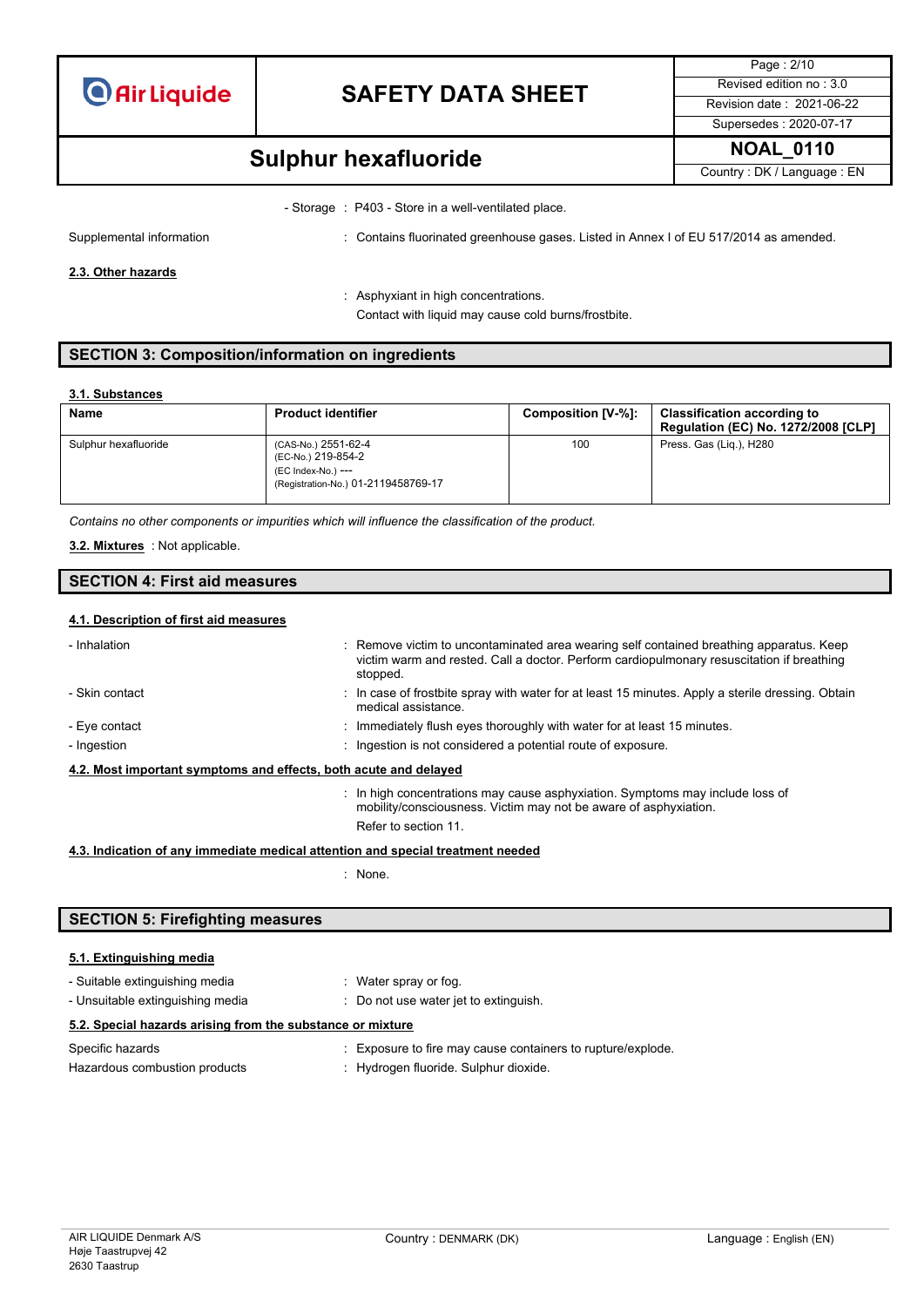

Page : 3/10 Supersedes : 2020-07-17

# **NOAL\_0110 Sulphur hexafluoride**

Country : DK / Language : EN

**5.3. Advice for firefighters**

| Specific methods                               | : Use fire control measures appropriate for the surrounding fire. Exposure to fire and heat<br>radiation may cause gas receptacles to rupture. Cool endangered receptacles with water spray<br>jet from a protected position. Prevent water used in emergency cases from entering sewers and<br>drainage systems. |
|------------------------------------------------|-------------------------------------------------------------------------------------------------------------------------------------------------------------------------------------------------------------------------------------------------------------------------------------------------------------------|
|                                                | If possible, stop flow of product.                                                                                                                                                                                                                                                                                |
|                                                | Use water spray or fog to knock down fire fumes if possible.                                                                                                                                                                                                                                                      |
|                                                | Move containers away from the fire area if this can be done without risk.                                                                                                                                                                                                                                         |
| Special protective equipment for fire fighters | : In confined space use self-contained breathing apparatus.                                                                                                                                                                                                                                                       |
|                                                | Standard protective clothing and equipment (Self Contained Breathing Apparatus) for fire<br>fighters.                                                                                                                                                                                                             |
|                                                | Standard EN 137 - Self-contained open-circuit compressed air breathing apparatus with full<br>face mask.                                                                                                                                                                                                          |
|                                                | Standard EN 469 - Protective clothing for firefighters. Standard - EN 659: Protective gloves for<br>firefighters.                                                                                                                                                                                                 |
|                                                |                                                                                                                                                                                                                                                                                                                   |

### **SECTION 6: Accidental release measures**

### **6.1. Personal precautions, protective equipment and emergency procedures**

|                                                           | : Try to stop release.                                                                                                    |  |
|-----------------------------------------------------------|---------------------------------------------------------------------------------------------------------------------------|--|
|                                                           | Evacuate area.                                                                                                            |  |
|                                                           | Wear self-contained breathing apparatus when entering area unless atmosphere is proved to<br>be safe.                     |  |
|                                                           | Ensure adequate air ventilation.                                                                                          |  |
|                                                           | Prevent from entering sewers, basements and workpits, or any place where its accumulation<br>can be dangerous.            |  |
|                                                           | Act in accordance with local emergency plan.                                                                              |  |
|                                                           | Stay upwind.                                                                                                              |  |
|                                                           | Oxygen detectors should be used when asphyxiating gases may be released.                                                  |  |
| 6.2. Environmental precautions                            |                                                                                                                           |  |
|                                                           | : Try to stop release.                                                                                                    |  |
| 6.3. Methods and material for containment and cleaning up |                                                                                                                           |  |
|                                                           | : Keep area evacuated and free from ignition sources until any spilled liquid has evaporated<br>(ground free from frost). |  |
| 6.4. Reference to other sections                          |                                                                                                                           |  |
|                                                           | $\therefore$ See also sections 8 and 13.                                                                                  |  |

### **SECTION 7: Handling and storage**

| 7.1. Precautions for safe handling  |                                                                                                                                                          |
|-------------------------------------|----------------------------------------------------------------------------------------------------------------------------------------------------------|
| Safe use of the product             | : Do not breathe gas.                                                                                                                                    |
|                                     | Avoid release of product into atmosphere.                                                                                                                |
|                                     | The product must be handled in accordance with good industrial hygiene and safety<br>procedures.                                                         |
|                                     | Only experienced and properly instructed persons should handle gases under pressure.                                                                     |
|                                     | Consider pressure relief device(s) in gas installations.                                                                                                 |
|                                     | Ensure the complete gas system was (or is regularily) checked for leaks before use.                                                                      |
|                                     | Do not smoke while handling product.                                                                                                                     |
|                                     | Use only properly specified equipment which is suitable for this product, its supply pressure and<br>temperature. Contact your gas supplier if in doubt. |
|                                     | Avoid suck back of water, acid and alkalis.                                                                                                              |
| Safe handling of the gas receptacle | : Refer to supplier's container handling instructions.                                                                                                   |
|                                     | Do not allow backfeed into the container.                                                                                                                |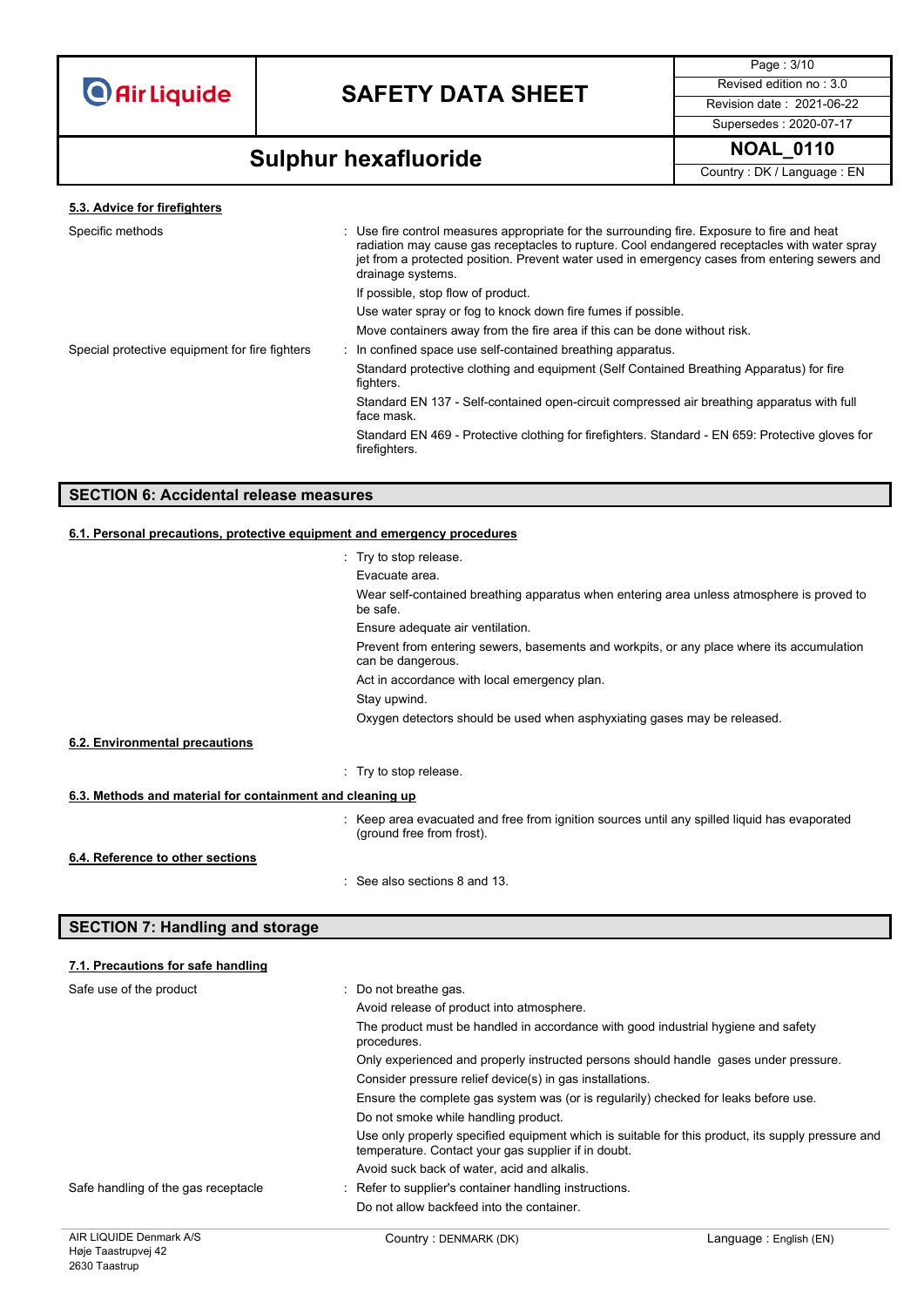Page : 4/10 Supersedes : 2020-07-17

## **NOAL\_0110 Sulphur hexafluoride**

Country : DK / Language : EN

Protect containers from physical damage; do not drag, roll, slide or drop.

When moving cylinders, even for short distances, use a cart (trolley, hand truck, etc.) designed to transport cylinders.

Leave valve protection caps in place until the container has been secured against either a wall or bench or placed in a container stand and is ready for use.

If user experiences any difficulty operating valve discontinue use and contact supplier.

Never attempt to repair or modify container valves or safety relief devices.

Damaged valves should be reported immediately to the supplier.

Keep container valve outlets clean and free from contaminants particularly oil and water.

Replace valve outlet caps or plugs and container caps where supplied as soon as container is disconnected from equipment.

Close container valve after each use and when empty, even if still connected to equipment. Never attempt to transfer gases from one cylinder/container to another.

Never use direct flame or electrical heating devices to raise the pressure of a container.

Do not remove or deface labels provided by the supplier for the identification of the content of the container.

Suck back of water into the container must be prevented.

Open valve slowly to avoid pressure shock.

### **7.2. Conditions for safe storage, including any incompatibilities**

- : Observe all regulations and local requirements regarding storage of containers.
- Containers should not be stored in conditions likely to encourage corrosion.

Container valve guards or caps should be in place.

Containers should be stored in the vertical position and properly secured to prevent them from falling over.

Stored containers should be periodically checked for general condition and leakage.

Keep container below 50°C in a well ventilated place.

Store containers in location free from fire risk and away from sources of heat and ignition. Keep away from combustible materials.

#### **7.3. Specific end use(s)**

: None.

### **SECTION 8: Exposure controls/personal protection**

#### **8.1. Control parameters**

| Sulphur hexafluoride (2551-62-4)              |                        |  |
|-----------------------------------------------|------------------------|--|
| <b>Denmark - Occupational Exposure Limits</b> |                        |  |
| Local name                                    | Svovlhexafluorid       |  |
| Grænseværdi (8 timer) (mg/m <sup>3</sup> )    | 6000 mg/m <sup>3</sup> |  |
| Grænseværdi (8 timer) (ppm)                   | $1000$ ppm             |  |
| Sulphur hexafluoride (2551-62-4)              |                        |  |
| <b>Denmark - Occupational Exposure Limits</b> |                        |  |
| Local name                                    | Svovlhexafluorid       |  |
| Grænseværdi (8 timer) (mg/m <sup>3</sup> )    | 6000 mg/m <sup>3</sup> |  |
| Grænseværdi (8 timer) (ppm)                   | $1000$ ppm             |  |

| Sulphur hexafluoride (2551-62-4)         |                           |  |
|------------------------------------------|---------------------------|--|
| DNEL: Derived no effect level (Workers)  |                           |  |
| Long-term - local effects, inhalation    | $77900 \,\mathrm{mq/m^3}$ |  |
| Long-term - systemic effects, inhalation | $77900 \,\mathrm{mg/m^3}$ |  |
| Sulphur hexafluoride (2551-62-4)         |                           |  |
|                                          |                           |  |
| DNEL: Derived no effect level (Workers)  |                           |  |
| Long-term - local effects, inhalation    | $77900 \,\mathrm{mq/m^3}$ |  |
|                                          |                           |  |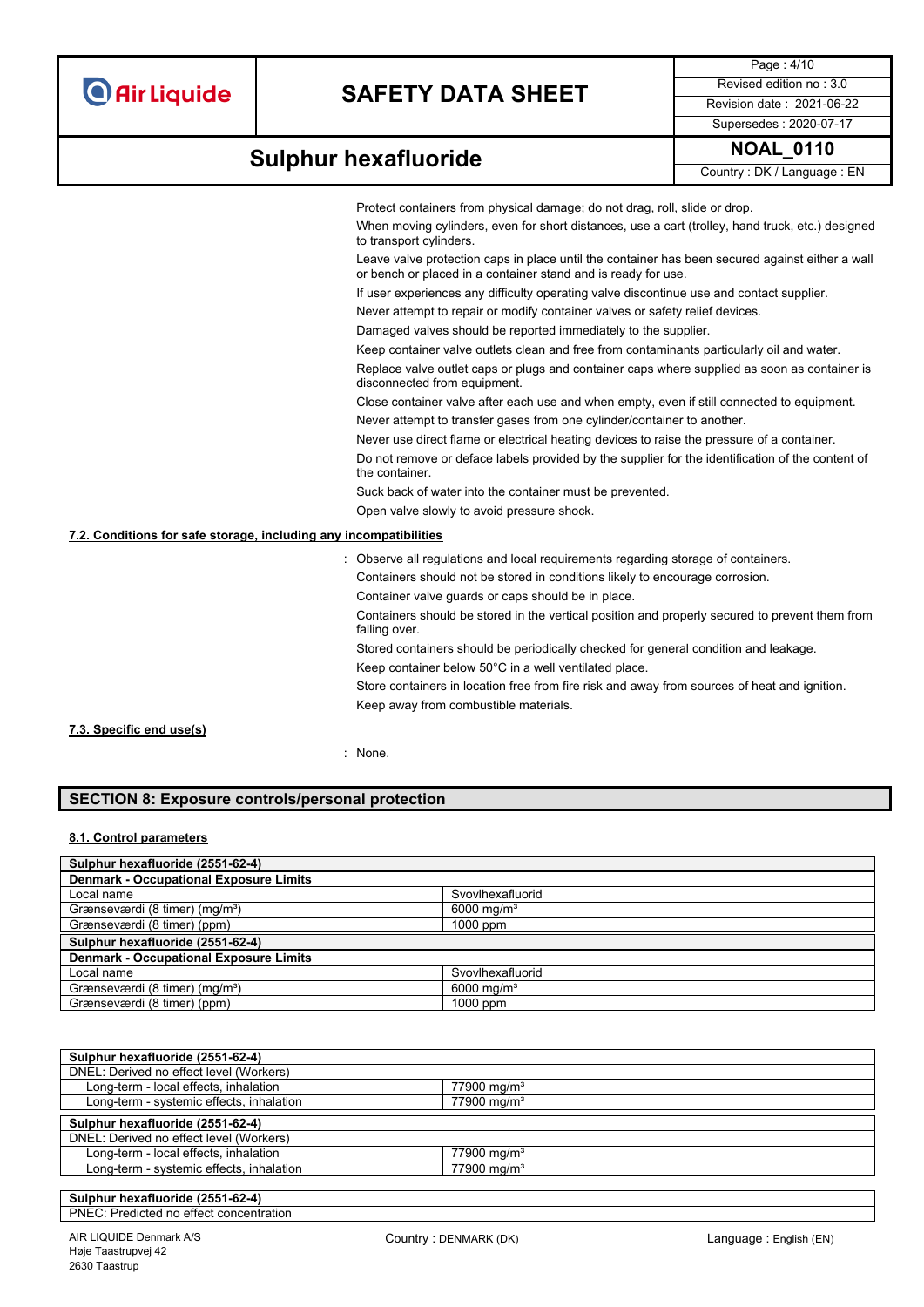**Air Liquide** 

# **SAFETY DATA SHEET** Revised edition no : 3.0

Page : 5/10

Supersedes : 2020-07-17

## **NOAL\_0110 Sulphur hexafluoride**

Country : DK / Language : EN

| Agua (freshwater)                       | $0.15$ mg/l |
|-----------------------------------------|-------------|
| Agua (marine water)                     | $1.5$ ma/l  |
| Sulphur hexafluoride (2551-62-4)        |             |
| PNEC: Predicted no effect concentration |             |
| Agua (freshwater)                       | $0.15$ ma/l |
| Aqua (marine water)                     | $1.5$ ma/l  |

#### **8.2. Exposure controls**

#### **8.2.1. Appropriate engineering controls**

|                                                                           | : Provide adequate general and local exhaust ventilation.<br>Systems under pressure should be regularily checked for leakages.<br>Ensure exposure is below occupational exposure limits (where available).<br>Oxygen detectors should be used when asphyxiating gases may be released.<br>Consider the use of a work permit system e.g. for maintenance activities.                                                                                                                                                                                 |
|---------------------------------------------------------------------------|-----------------------------------------------------------------------------------------------------------------------------------------------------------------------------------------------------------------------------------------------------------------------------------------------------------------------------------------------------------------------------------------------------------------------------------------------------------------------------------------------------------------------------------------------------|
| 8.2.2. Individual protection measures, e.g. personal protective equipment |                                                                                                                                                                                                                                                                                                                                                                                                                                                                                                                                                     |
|                                                                           | : A risk assessment should be conducted and documented in each work area to assess the risks<br>related to the use of the product and to select the PPE that matches the relevant risk. The<br>following recommendations should be considered:<br>PPE compliant to the recommended EN/ISO standards should be selected.                                                                                                                                                                                                                             |
| • Eye/face protection                                                     | : Wear goggles when transfilling or breaking transfer connections.<br>Standard EN 166 - Personal eye-protection - specifications.                                                                                                                                                                                                                                                                                                                                                                                                                   |
| • Skin protection                                                         |                                                                                                                                                                                                                                                                                                                                                                                                                                                                                                                                                     |
| - Hand protection                                                         | : Wear working gloves when handling gas containers.<br>Standard EN 388 - Protective gloves against mechanical risk.<br>Wear cold insulating gloves when transfilling or breaking transfer connections.<br>Standard EN 511 - Cold insulating gloves.                                                                                                                                                                                                                                                                                                 |
| - Other                                                                   | Wear safety shoes while handling containers.<br>Standard EN ISO 20345 - Personal protective equipment - Safety footwear.                                                                                                                                                                                                                                                                                                                                                                                                                            |
| • Respiratory protection                                                  | Gas filters may be used if all surrounding conditions e.g. type and concentration of the<br>contaminant(s) and duration of use are known.<br>Gas filters do not protect against oxygen deficiency.<br>Self contained breathing apparatus (SCBA) or positive pressure airline with mask are to be<br>used in oxygen-deficient atmospheres.<br>Standard EN 14387 - Gas filter(s), combined filter(s) and standard EN136, full face masks.<br>Standard EN 137 - Self-contained open-circuit compressed air breathing apparatus with full<br>face mask. |
| • Thermal hazards                                                         | : None in addition to the above sections.                                                                                                                                                                                                                                                                                                                                                                                                                                                                                                           |

#### **8.2.3. Environmental exposure controls**

: Refer to local regulations for restriction of emissions to the atmosphere. See section 13 for specific methods for waste gas treatment.

### **SECTION 9: Physical and chemical properties**

#### **9.1. Information on basic physical and chemical properties**

#### Appearance

| Physical state at 20°C / 101.3kPa | : Gas                                                                   |
|-----------------------------------|-------------------------------------------------------------------------|
| Colour                            | : Colourless.                                                           |
| Odour                             | : Odourless.                                                            |
| Odour threshold                   | : Odour threshold is subjective and inadequate to warn of overexposure. |
| рH                                | : Not applicable for gases and gas mixtures.                            |
| Melting point / Freezing point    | $: -50.8 °C$                                                            |
|                                   |                                                                         |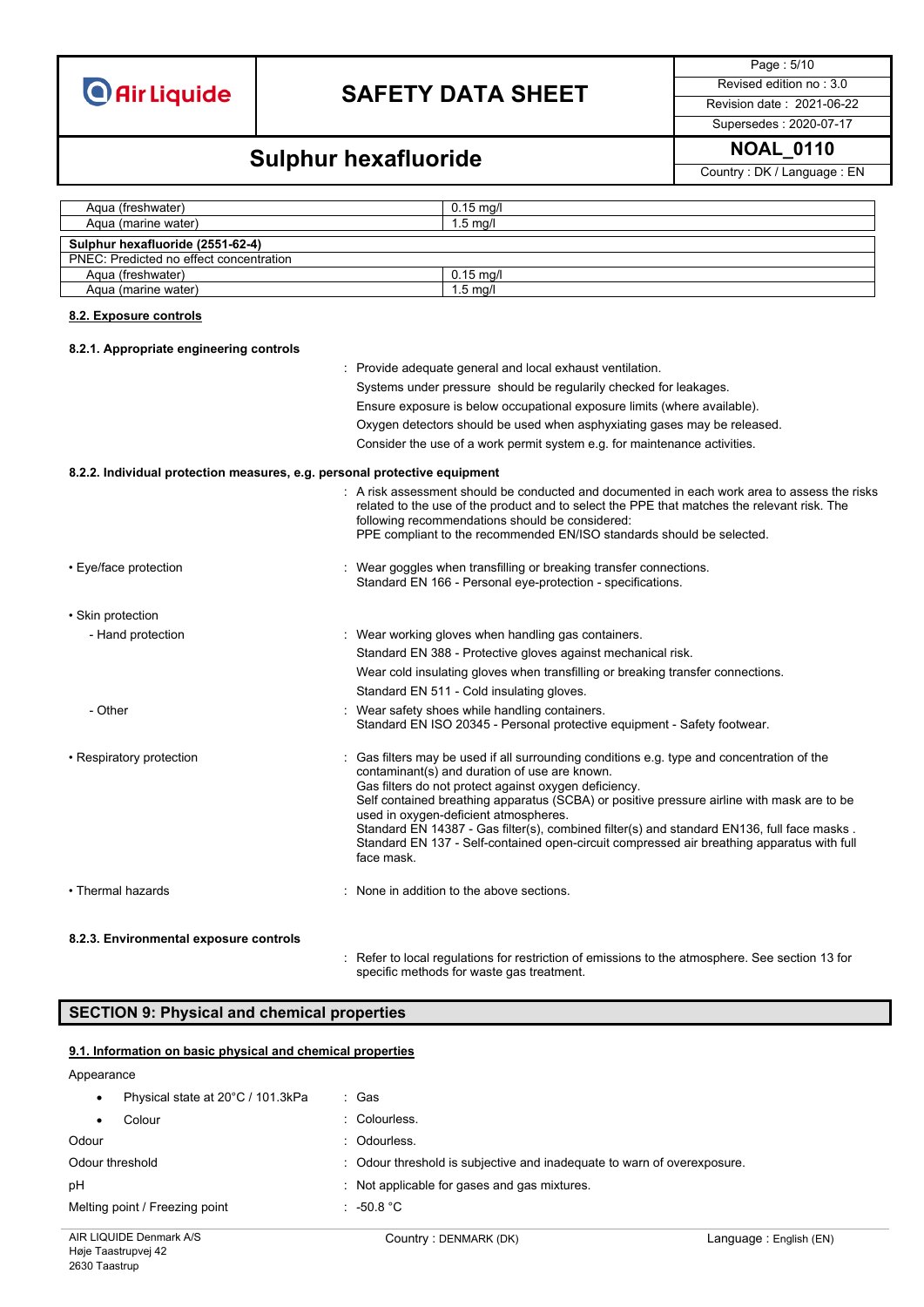

Page : 6/10 Supersedes : 2020-07-17

# **NOAL\_0110 Sulphur hexafluoride**

Country : DK / Language : EN

| Boiling point                                   | $: -64 °C$                                                                                                  |
|-------------------------------------------------|-------------------------------------------------------------------------------------------------------------|
| Flash point                                     | : Not applicable for gases and gas mixtures.                                                                |
| Evaporation rate                                | : Not applicable for gases and gas mixtures.                                                                |
| Flammability (solid, gas)                       | : Non flammable.                                                                                            |
| <b>Explosive limits</b>                         | Non flammable.                                                                                              |
| Vapour pressure [20°C]                          | $: 21 \text{ bar(a)}$                                                                                       |
| Vapour pressure [50°C]                          | : Not applicable.                                                                                           |
| Vapour density                                  | : Not applicable.                                                                                           |
| Relative density, liquid (water=1)              | : 1.4                                                                                                       |
| Relative density, gas (air=1)                   | $\therefore$ 5                                                                                              |
| Water solubility                                | $: 41$ mg/                                                                                                  |
| Partition coefficient n-octanol/water (Log Kow) | : 1.68                                                                                                      |
| Auto-ignition temperature                       | : Non flammable.                                                                                            |
| Decomposition temperature                       | : Not applicable.                                                                                           |
| Viscosity                                       | : No reliable data available.                                                                               |
| Explosive properties                            | : Not applicable.                                                                                           |
| Oxidising properties                            | : Not applicable.                                                                                           |
| 9.2. Other information                          |                                                                                                             |
| Molar mass                                      | $: 146$ g/mol                                                                                               |
| Critical temperature [°C]                       | : $45.5^{\circ}$ C                                                                                          |
| Other data                                      | : Gas/vapour heavier than air. May accumulate in confined spaces, particularly at or below<br>ground level. |

### **SECTION 10: Stability and reactivity**

#### **10.1. Reactivity**

|                                          | : No reactivity hazard other than the effects described in sub-sections below.                            |
|------------------------------------------|-----------------------------------------------------------------------------------------------------------|
| 10.2. Chemical stability                 |                                                                                                           |
|                                          | : Stable under normal conditions.                                                                         |
| 10.3. Possibility of hazardous reactions |                                                                                                           |
|                                          | : None.                                                                                                   |
| 10.4. Conditions to avoid                |                                                                                                           |
|                                          | : Avoid moisture in installation systems.                                                                 |
| 10.5. Incompatible materials             |                                                                                                           |
|                                          | : None.                                                                                                   |
|                                          | For additional information on compatibility refer to ISO 11114.                                           |
| 10.6. Hazardous decomposition products   |                                                                                                           |
|                                          | : Under normal conditions of storage and use, hazardous decomposition products should not be<br>produced. |

| <b>SECTION 11: Toxicological information</b>                   |                                                                                                                   |                        |
|----------------------------------------------------------------|-------------------------------------------------------------------------------------------------------------------|------------------------|
| 11.1. Information on toxicological effects                     |                                                                                                                   |                        |
| <b>Acute toxicity</b>                                          | : Toxicological effects not expected from this product if occupational exposure limit values are<br>not exceeded. |                        |
| <b>Skin corrosion/irritation</b>                               | No known effects from this product.                                                                               |                        |
| AIR LIQUIDE Denmark A/S<br>$\cdots$ $\cdots$ $\cdots$ $\cdots$ | Country: DENMARK (DK)                                                                                             | Language: English (EN) |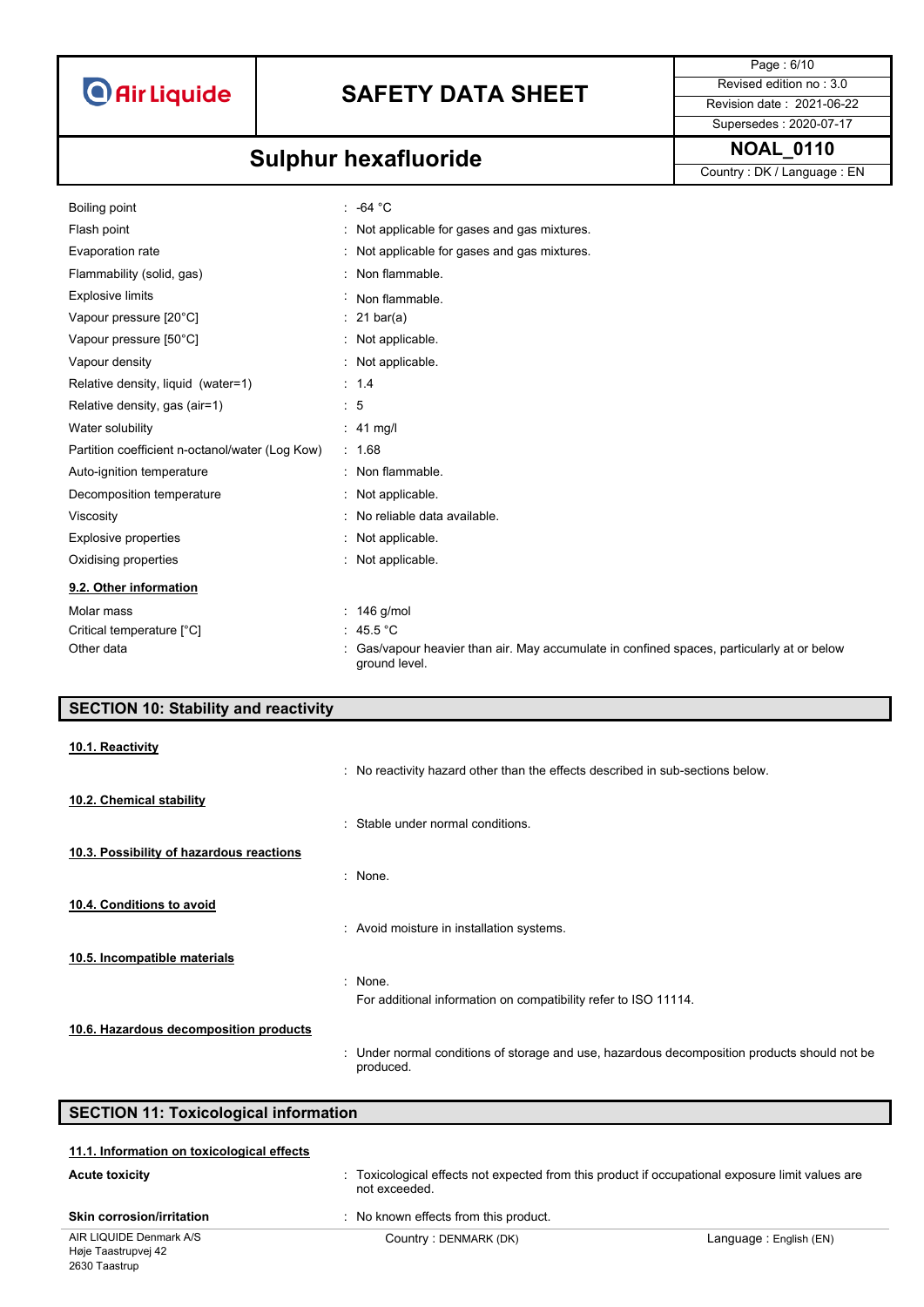| <b>O</b> Air Liquide |  |  |
|----------------------|--|--|
|                      |  |  |

**NOAL\_0110 Sulphur hexafluoride** 

Page : 7/10 Supersedes : 2020-07-17

Country : DK / Language : EN

| : No known effects from this product.      |
|--------------------------------------------|
| : No known effects from this product.      |
| : No known effects from this product.      |
| : No known effects from this product.      |
|                                            |
| : No known effects from this product.      |
| : No known effects from this product.      |
| : No known effects from this product.      |
| : No known effects from this product.      |
| Not applicable for gases and gas mixtures. |
|                                            |

### **SECTION 12: Ecological information**

### **12.1. Toxicity**

| Assessment                               | : Classification criteria are not met.                                                        |
|------------------------------------------|-----------------------------------------------------------------------------------------------|
| EC50 48h - Daphnia magna [mg/l]          | $\therefore$ 247 mg/l                                                                         |
| EC50 72h - Algae [mg/l]                  | : No data available.                                                                          |
| EC50 96h Algae [mg/l]                    | $: 152 \text{ mg/l}$                                                                          |
| LC50 96 h - Fish [mg/l]                  | : 236 mg/l                                                                                    |
| Sulphur hexafluoride (2551-62-4)         |                                                                                               |
| EC50 48h - Daphnia magna [mg/l]          | 247 mg/l                                                                                      |
| EC50 72h - Algae [mg/l]                  | No data available.                                                                            |
| EC50 96h Algae [mg/l]                    | 152 mg/l                                                                                      |
| LC50 96 h - Fish [mg/l]                  | 236 mg/l                                                                                      |
| 12.2. Persistence and degradability      |                                                                                               |
| Assessment                               | : Not applicable for inorganic products.                                                      |
| 12.3. Bioaccumulative potential          |                                                                                               |
|                                          |                                                                                               |
| Assessment                               | : Not expected to bioaccumulate due to the low log Kow (log Kow $<$ 4).                       |
|                                          | Refer to section 9.                                                                           |
| 12.4. Mobility in soil                   |                                                                                               |
|                                          |                                                                                               |
| Assessment                               | : Because of its high volatility, the product is unlikely to cause ground or water pollution. |
|                                          | Partition into soil is unlikely.                                                              |
| 12.5. Results of PBT and vPvB assessment |                                                                                               |
|                                          |                                                                                               |
| Assessment                               | : Not classified as PBT or vPvB.                                                              |
| 12.6. Other adverse effects              |                                                                                               |
| Other adverse effects                    | No known effects from this product.                                                           |
| Effect on the ozone layer                | None.                                                                                         |
| Global warming potential [CO2=1]         | : 22800                                                                                       |
|                                          |                                                                                               |
| Effect on global warming                 | Contains fluorinated greenhouse gases. Listed in Annex I of EU 517/2014 as amended.           |
|                                          | When discharged in large quantities may contribute to the greenhouse effect.                  |
|                                          | For quantities refer to cylinder label.                                                       |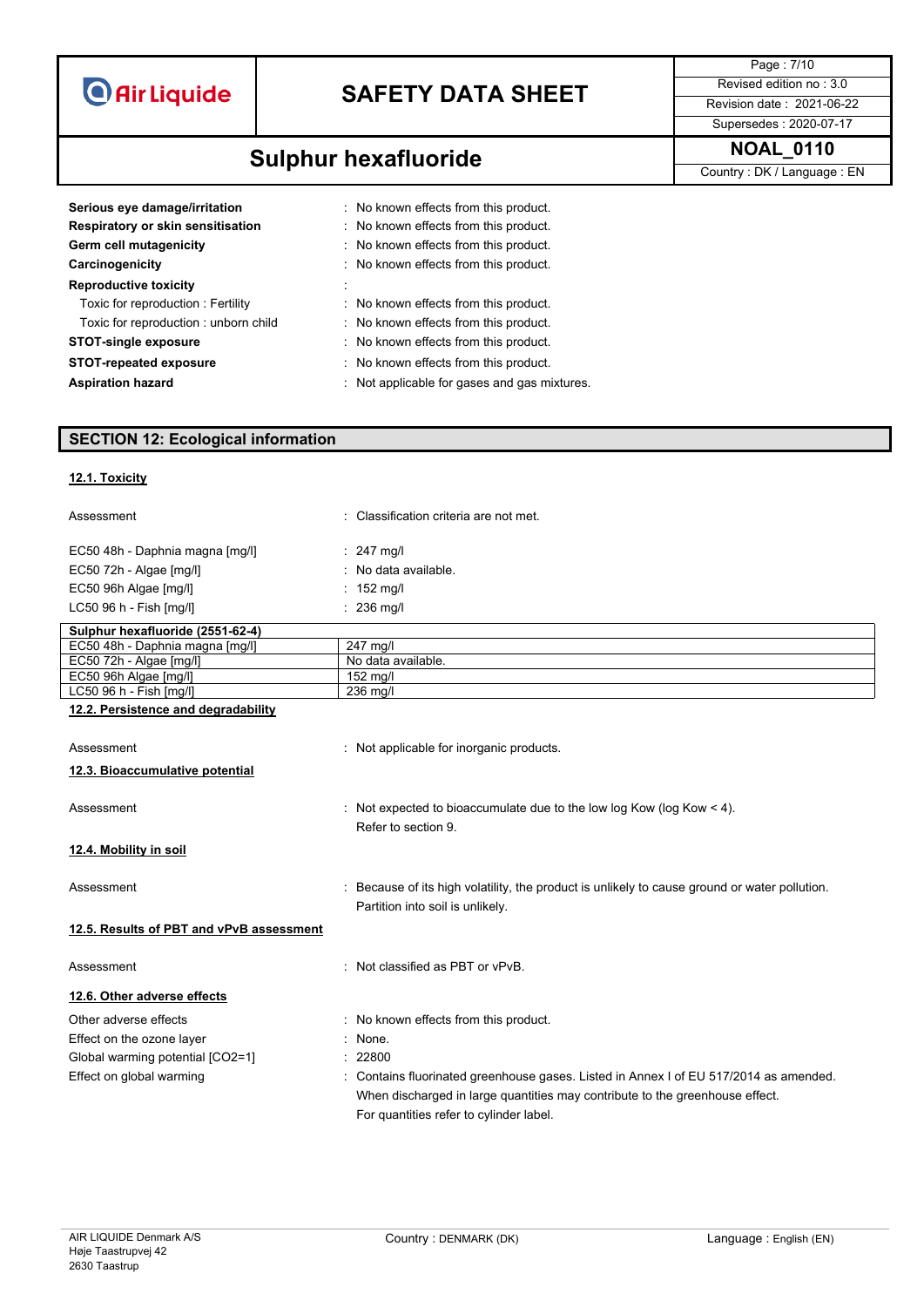**O** Air Liquide

# **SAFETY DATA SHEET** Revised edition no : 3.0

Page : 8/10 Supersedes : 2020-07-17

## **Sulphur hexafluoride** MOAL\_0110

Country : DK / Language : EN

### **SECTION 13: Disposal considerations**

**SECTION 14: Transport information**

| 13.1. Waste treatment methods                                                         |                                                                                                                                                       |
|---------------------------------------------------------------------------------------|-------------------------------------------------------------------------------------------------------------------------------------------------------|
|                                                                                       | Refer to supplier's waste gas recovery programme.                                                                                                     |
|                                                                                       | Contact supplier if quidance is required.                                                                                                             |
|                                                                                       | Discharge to atmosphere in large quantities should be avoided.                                                                                        |
|                                                                                       | Do not discharge into any place where its accumulation could be dangerous.                                                                            |
|                                                                                       | Ensure that the emission levels from local regulations or operating permits are not exceeded.                                                         |
|                                                                                       | Refer to the EIGA code of practice Doc.30 "Disposal of Gases", downloadable at<br>http://www.eiga.org for more guidance on suitable disposal methods. |
|                                                                                       | Return unused product in original container to supplier.                                                                                              |
| List of hazardous waste codes (from<br>Commission Decision 2000/532/EC as<br>amended) | $\pm$ 16 05 04 $^{\star}$ . Gases in pressure containers (including halons) containing hazardous substances.                                          |
| 13.2. Additional information                                                          |                                                                                                                                                       |

: External treatment and disposal of waste should comply with applicable local and/or national regulations.

## **14.1. UN number** UN-No. : 1080 **14.2. UN proper shipping name Transport by road/rail (ADR/RID)** : SULPHUR HEXAFLUORIDE **Transport by air (ICAO-TI / IATA-DGR)** : Sulphur hexafluoride **Transport by sea (IMDG)** : SULPHUR HEXAFLUORIDE **14.3. Transport hazard class(es)** Labelling 2.2 : Non-flammable, non-toxic gases. **Transport by road/rail (ADR/RID)** Class : 2 Classification code : 2A Hazard identification number : 20 Tunnel Restriction **in the C/F** - Tank carriage : Passage forbidden through tunnels of category C, D and E. Other carriage : Passage forbidden through tunnels of category E **Transport by air (ICAO-TI / IATA-DGR)** Class / Div. (Sub. risk(s)) : 2.2 **Transport by sea (IMDG)** Class / Div. (Sub. risk(s)) : 2.2 Emergency Schedule (EmS) - Fire : F-C Emergency Schedule (EmS) - Spillage : S-V

### **14.4. Packing group**

| Transport by road/rail (ADR/RID)      | : Not established. |
|---------------------------------------|--------------------|
| Transport by air (ICAO-TI / IATA-DGR) | : Not established. |
| Transport by sea (IMDG)               | : Not established. |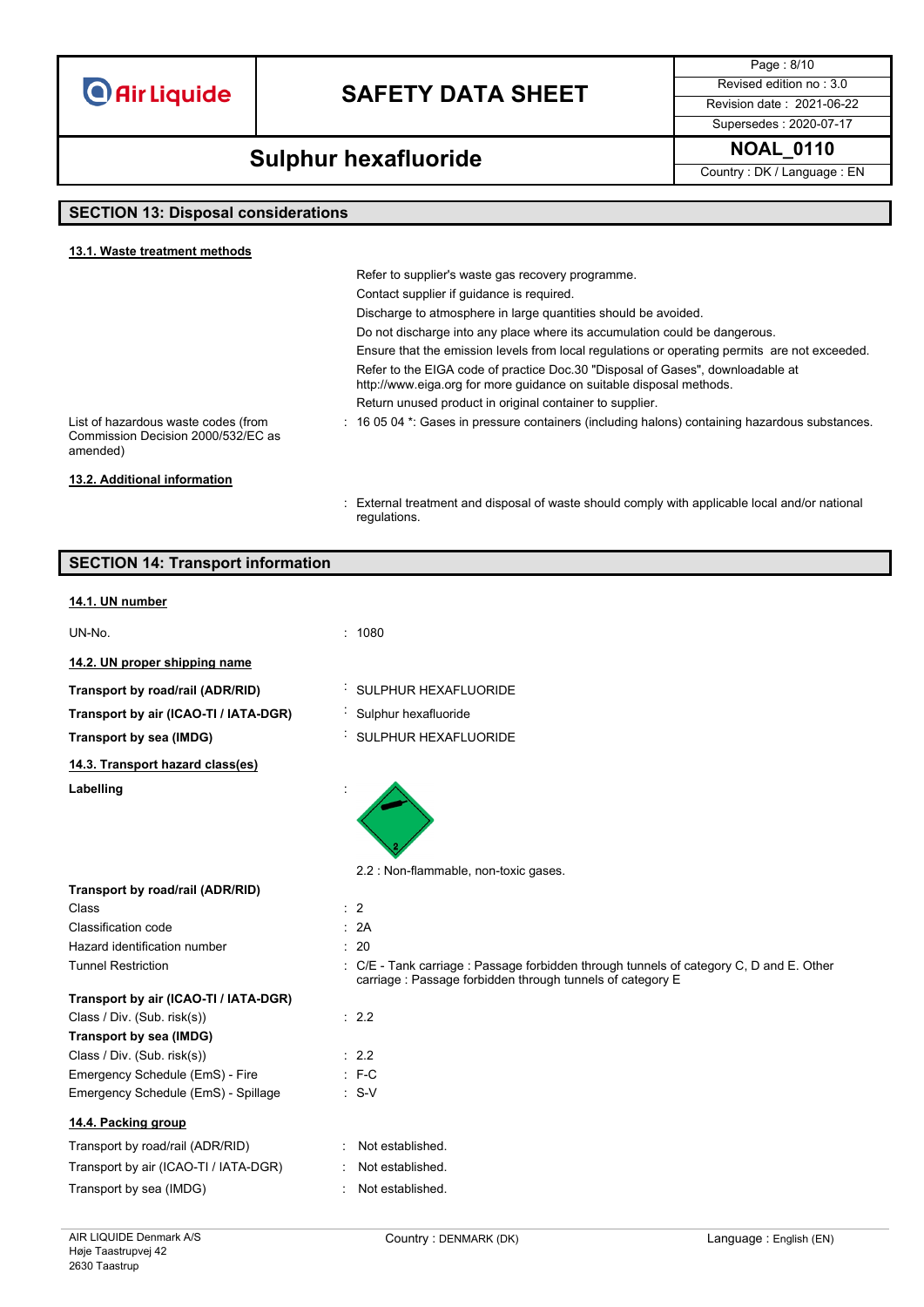|  | <b>O</b> Air Liquide |
|--|----------------------|
|  |                      |

Page : 9/10 Supersedes : 2020-07-17

## **NOAL\_0110 Sulphur hexafluoride**

Country : DK / Language : EN

| 14.5. Environmental hazards |  |
|-----------------------------|--|
|                             |  |

Transport by road/rail (ADR/RID) : None.

Transport by air (ICAO-TI / IATA-DGR) : None.

Transport by sea (IMDG)  $\qquad \qquad$ : None.

### **14.6. Special precautions for user**

| Packing Instruction(s)                |                                                                                                                                          |
|---------------------------------------|------------------------------------------------------------------------------------------------------------------------------------------|
| Transport by road/rail (ADR/RID)      | $\therefore$ P200                                                                                                                        |
| Transport by air (ICAO-TI / IATA-DGR) |                                                                                                                                          |
| Passenger and Cargo Aircraft          | : 200.                                                                                                                                   |
| Cargo Aircraft only                   | : 200.                                                                                                                                   |
| Transport by sea (IMDG)               | : P200                                                                                                                                   |
| Special transport precautions         | : Avoid transport on vehicles where the load space is not separated from the driver's<br>compartment.                                    |
|                                       | Ensure vehicle driver is aware of the potential hazards of the load and knows what to do in the<br>event of an accident or an emergency. |
|                                       | Before transporting product containers:                                                                                                  |
|                                       | - Ensure there is adequate ventilation.                                                                                                  |
|                                       | - Ensure that containers are firmly secured.                                                                                             |
|                                       | - Ensure valve is closed and not leaking.                                                                                                |
|                                       | - Ensure valve outlet cap nut or plug (where provided) is correctly fitted.                                                              |
|                                       | - Ensure valve protection device (where provided) is correctly fitted.                                                                   |
|                                       |                                                                                                                                          |

### **14.7. Transport in bulk according to Annex II of Marpol and the IBC Code**

: Not applicable.

### **SECTION 15: Regulatory information**

## **15.1. Safety, health and environmental regulations/legislation specific for the substance or mixture**

| <b>EU-Regulations</b>                     |                                                                                                                                               |
|-------------------------------------------|-----------------------------------------------------------------------------------------------------------------------------------------------|
| Restrictions on use                       | : Not allowed for magnesium die-casting. (Regulation (EU) No 517/2014).<br>Not allowed to be used for inflating tyres. (Regulation 517/2014). |
| Seveso Directive: 2012/18/EU (Seveso III) | · Not covered                                                                                                                                 |
| <b>National regulations</b>               |                                                                                                                                               |
| National legislation                      | : Ensure all national/local regulations are observed.                                                                                         |
| 15.2. Chemical safety assessment          |                                                                                                                                               |
|                                           | $\therefore$ A CSA has been carried out.                                                                                                      |

| SECTION 16: Other information |                                                                                      |
|-------------------------------|--------------------------------------------------------------------------------------|
|                               |                                                                                      |
| Indication of changes         | Revised safety data sheet in accordance with commission regulation (EU) No 453/2010. |